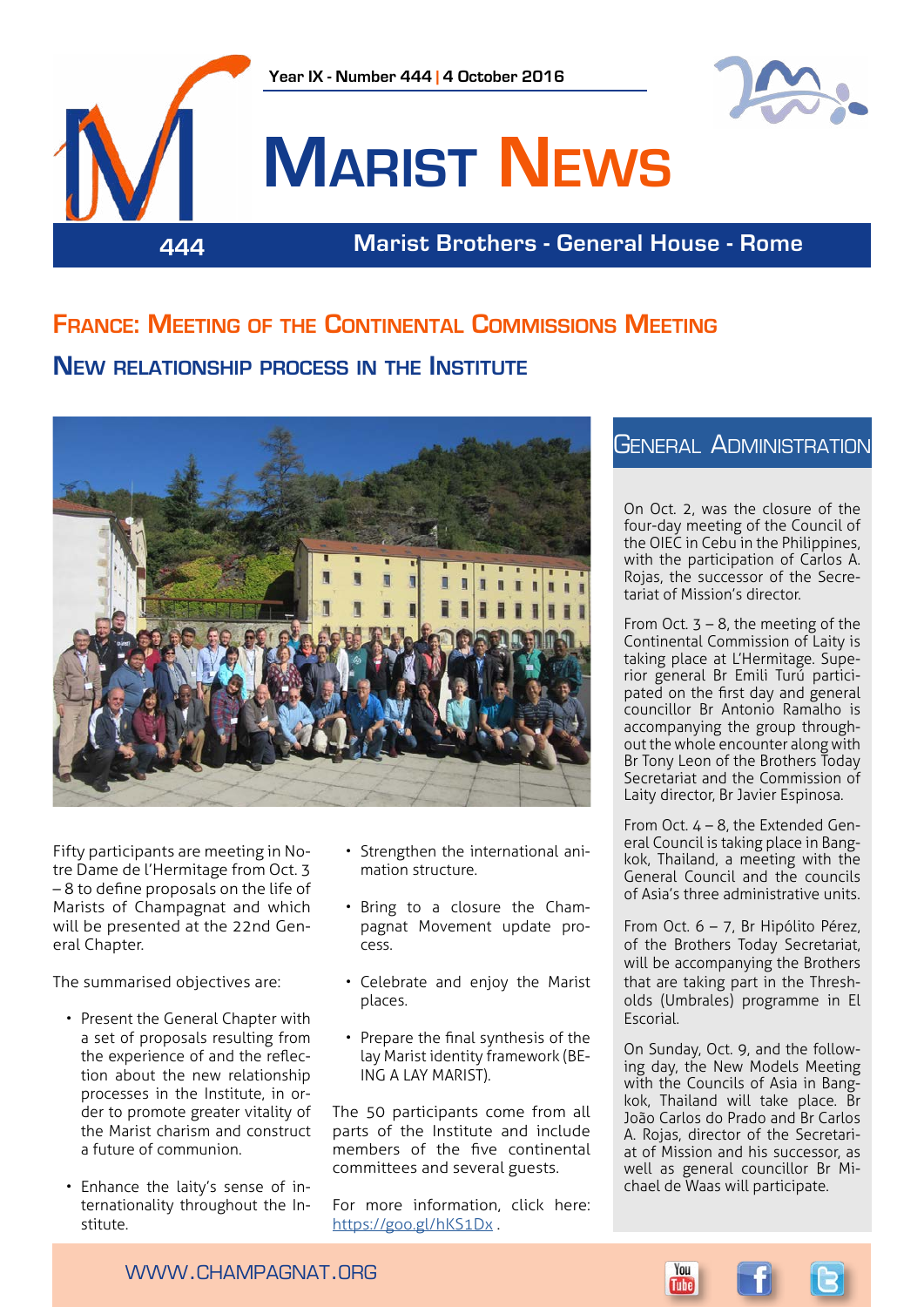# **Pre-Chapter Process: Preparatory Commission**

## **sends document to all Marists of Champagnat**

On Oct. 1, the Preparatory Commission of the 22nd General Chapter sent the document "Pre-Chapter Process" to the superiors of all administrative units – a document which aims to engage brothers' communities and other Marists in contemplative conversations and immersion encounters leading to the Chapter itself.

The Preparatory Commission is inviting all Marists to participate in the three-stage process outlined below:

### **1. From October 2016 to February 2017: Creating New Conversations**

We are inviting you to three conversations where we will explore together (a) the meaning of living the La Valla experience today, (b) becoming more aware of world around us, and (c) what else may be going on in the world that we are not yet aware of – and to imagine ways to reach out to and encounter those new realities.

### **2. From February to May 2017:**

### **Immersion Encounter … Entering New Territory**

Following the invitation of Pope Francis to be a Church that "goes out," and that allows itself to be challenged by the geographical and existential frontiers, we are invited to go out to meet new realities, for example people or things on the margins, opening our minds and hearts to what the Spirit may wish to say to us through them.

### **3. From May to August 2017: Gathering the Fruits**

As a prior step in our preparation for the General Chapter, the participants from each Administrative Unit will organize a time for communities or the whole Province or District to share experiences of the previous stages. This will help capitularies and those invited to the Chapter capture what has come from their administrative unit and transmit this wealth of experience to the Chapter assembly.

In the letter written to the provincials, the Commission, bearing in mind the objectives of the Pre-Chapter Process, stressed, "we are not looking for 'Calls of the General Chapter,' but we are rather aiming to engage at a deeper level with our reality and the reality of the world around us.

"In the process, we hope that these conversations and encounters will enable us to move into unknown territory and attain a broader, deeper awareness of the circumstances in which we live these days," it continued. "This movement can then be the foundation from which the Chapter discerns the "Calls" at this point in history."

Each Administrative Unit, according to the indications given by the Preparatory Commission to the superiors, will organise the pre-chapter work, which aims at being a joy-







# **Pre-Chapter Process**

October 2016

ful engagement with our own experience and the experience of our Marist companions. It is a celebration of our lives and the beginnings of the passionate co-creation of our future together; it begins our process of exploring and discerning what God wants us to live and to be.

"

**We are aiming to engage at a deeper level with our reality and the reality of the world around us** 

 $\begin{bmatrix} 1 \\ 2 \end{bmatrix}$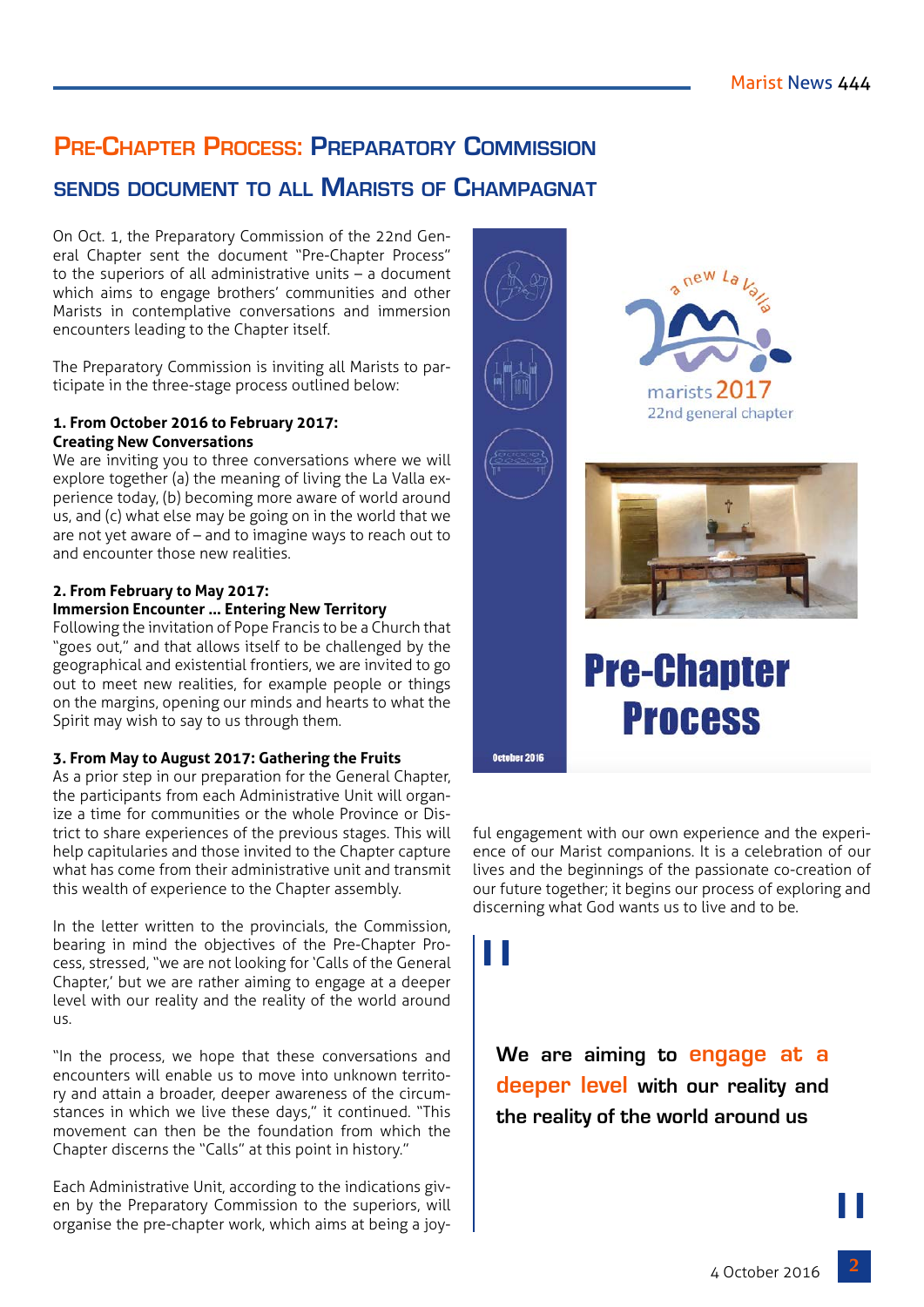## **BRIEF NEWS**

#### **Brazil**

The next edition of Vivemar 2016 will take place from Oct. 17 - 21 at the Centro Marista Marcelino Champagnat (CMMC) in Curitiba. Collaborators of the Brasil Centro-Sur Province, both Brothers and Laity, will take part in the encounter.



### **United States**

In the United States, members of the Marist Brothers Center at Esopus (MBCE) and the Mid-Hudson Valley Camp (MHVC) Board met on Sept. 30.

Also, the superiors of the Marist communities of the US will be meeting on Oct. 7 and 8 at the Province Center in Forest Hills, New York.



### **Mexico**

The directors of Merida entrusted the Centro Marista de Desarrollo (CEMADE) during its preparation of a celebration to start the La Valla Year. At the end of the Mass, a group of youths gave their families a lovely memory made by the students of catechism themselves and that reminds them of the values that they wish to live this year.

## Marist Calendar

- **• Oct. 5:** the first Marist school opened in Venezuela (1925)
- **• Oct. 6:** Brother Bernardo was martyred in Barruelo, Spain (1934)
- **• Oct. 7:** Br Charles Howard is elected 10th Superior General (1985); approval of the post-Vatican II Constitutions (1986); Br Benito is elected 11th Superior General (1993)
- **• Oct. 8:** Brother Laurentino and 45 other brothers were martyred in Montcada, Spain (1936)

# **Musical "With you Marcellin"**

## **Br Toni's opinion regarding this resource**



The musical is an idea born initially of pastoral work with children of primary school and later developed so that each generation feels challenged.

Twelve small and easy scenes to learn and play.

Seventeen songs that tell the scenes and provide a Marist message for this bicentennial: the rights of boys and girls.

The first part focuses on the life of Marcellin and his family, his relatively unsuccessful early schooling, his response to Jesus' call and being sent on mission to La Valla.

And there, the breaking point with the security of his personal journey took place: the cry of children, our most distressing reality today.

The second part centers on Marcellin's compassionate reaction, his sharing the dream with others and his never-failing trust in God and in Mary,

The musical stops there, in the early years of the foundation of the Institute, which were 1817-1824.

But the message transcends time: everyone is invited to act like him and to turn children into protagonists of their personal and social story.

We have sought a great diversity in the melodies and musical arrangements so that all cultures can feel comfortable.

The songs are intentionally brief.

The messages are easy to remember and songs are designed to last beyond the musical's context, either as small hymns or as prayers, especially Marian.

There is absolute freedom to use all or part of it, to adapt it and to change it. In some places, they aim are aiming at creating a stable acting company that go over the Marist works

In others, each educational unit represents the play and it is up to the different groups of the same establishment to find its audience.

Some think only of preparing the songs to use them as musical history.

It is up to each to decide…

Click here to download all of the resources: [https://goo.gl/el3oiW.](https://goo.gl/el3oiW)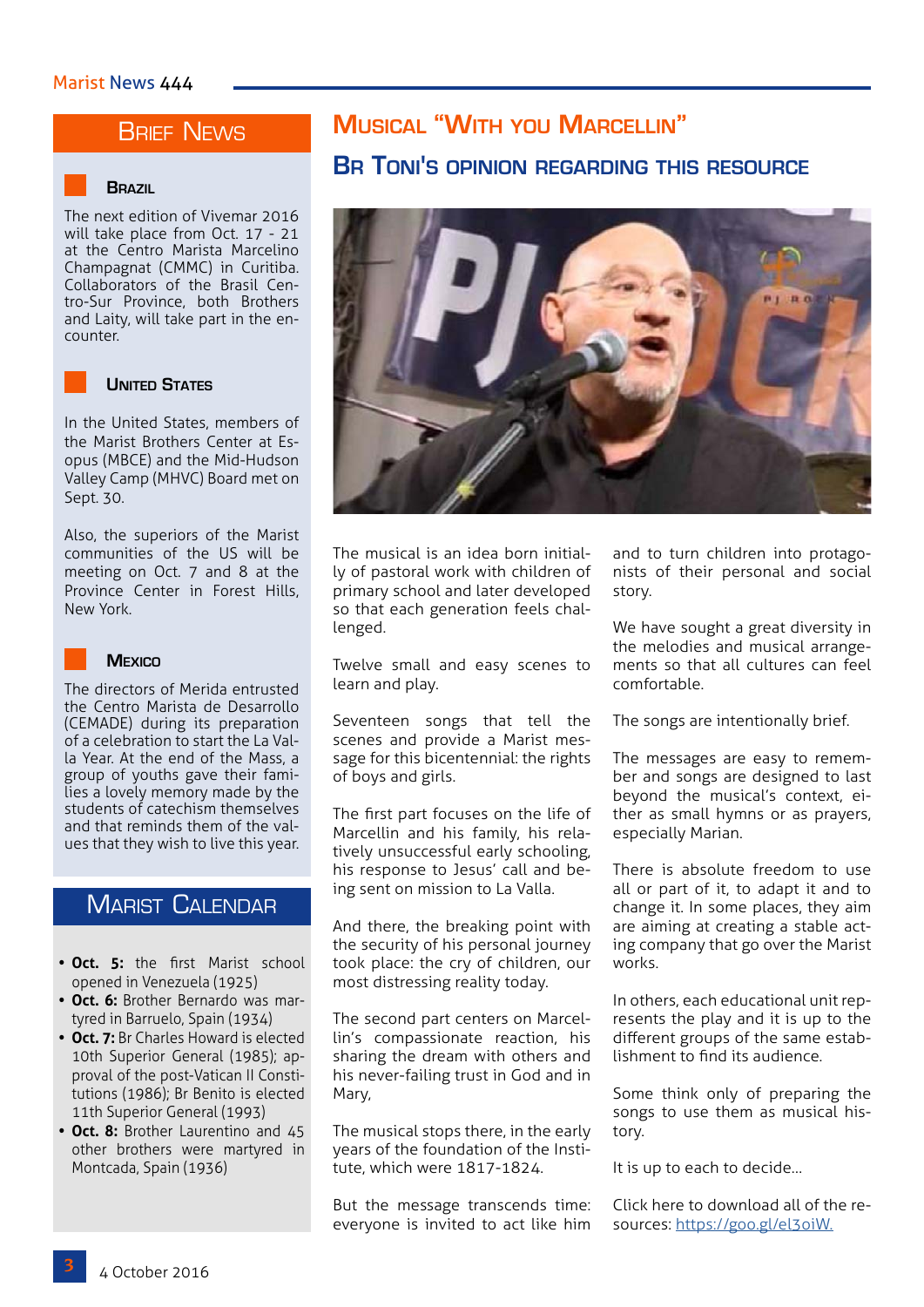## MARIST WORLD



New Zealand: Annual retreat in Auckland



France: The Superior General at the Meeting of the Continental Commissions Meeting



Lebanon: Scouts with Br Miquel Cubeles of the Fratelli Project - Rmeileh



General House: Students, staff and parents of Marist College Penshurst



Sri Lanka: Negombo



Spain: Meeting of Spain's 4 provinces on protection of minors - Guardamar

# **Mother of Cmi director passes away: Institute offers deepest condolences to Brother Chris Wills and his family**

# "

## **Our deepest s y m p a t h i e s**

**to Chris, his three sisters and brother, on the loss of their mother**

"

Brother Chris Wills, the director of the Secretariat of Collaboration for Mission, International (Cmi) received news on Sept. 29 that his mother, aged 93, passed away in Newcastle, Australia.

Sheila Wills, who lived 28 years longer than her husband, had been receiving palliative care for some time.

Chris said goodbye to her before leaving home some months ago when it was clear that she was failing.

"Our deepest sympathies to Chris, his three sisters and brother, on the loss of their mother," stated superior general Brother Emili Turú, expressing the affection of all Marists of Champagnat.

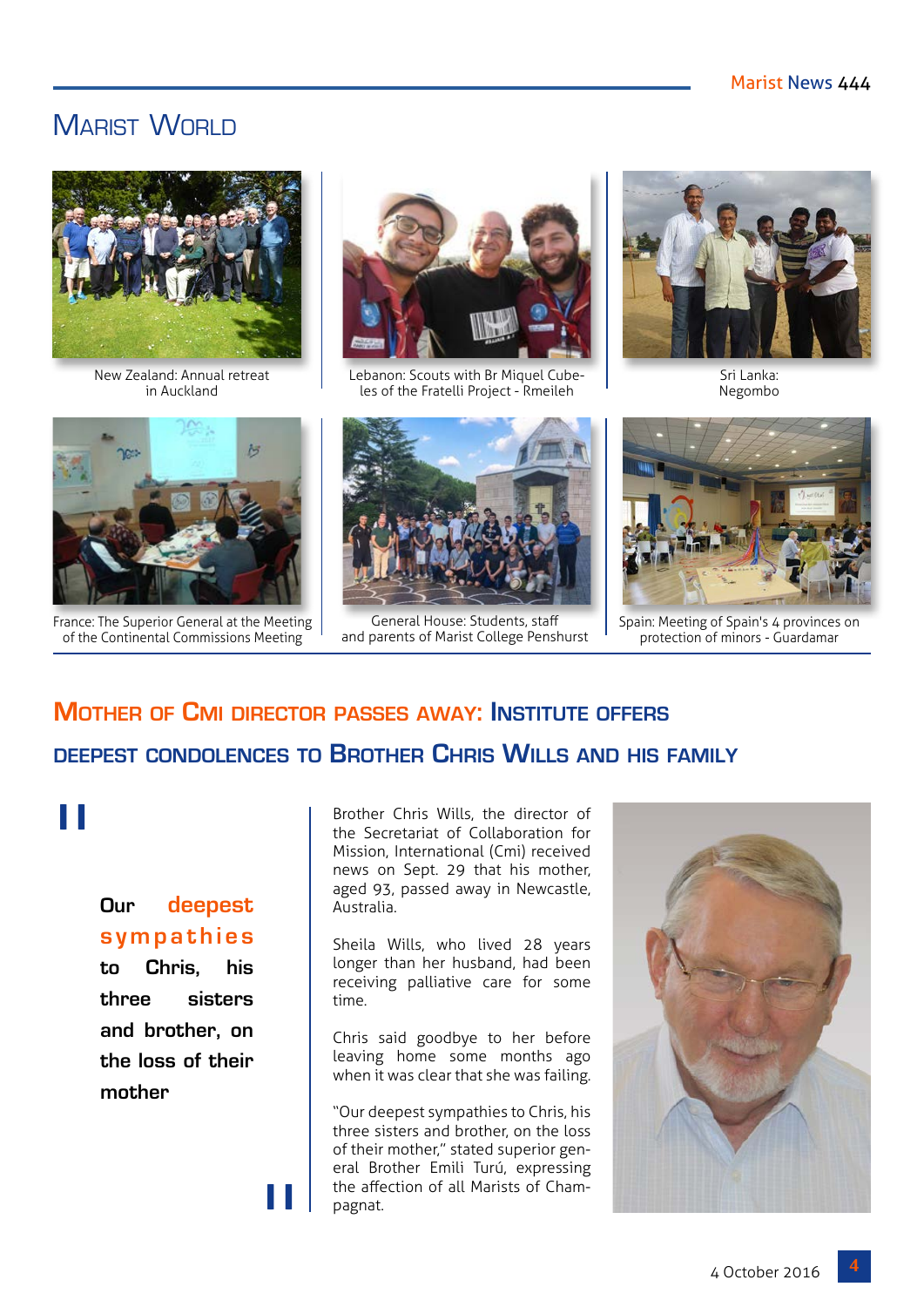## **Thresholds and Amanecer: Formation courses**

## **now taking place in Italy and in Spain**

Two formation courses are currently taking place simultaneously, one in Spain and in Italy (Thresholds), as well as a second one for third age brothers in Italy (Amanecer).

Thresholds is being held in Manziana, Italy, for English speaking brothers and in El Escorial, Spain, for Spanish and Portuguese speaking brothers.

The coordinators in Manziana are Brothers Dennis Cooper and Teófilo Minga and for the course in El Escorial, they are Brothers Antonio Peralta and Joarês Pinheiro de Sousa.

In Manziana, twelve Brothers between the ages of 61 and 70 from Mozambique, Malawi, Philippines, Malaysia, Kenya, Australia, and New Zealand are taking part in course, which began on Aug. 11 and will finish on Oct. 12.

In El Escorial, the course also began on Aug. 11 and will end on Oct. 12.

There are 16 participants, from the District of Asia and of the Provinces: Brasil Centro-Norte, Santa María de los Andes, Norandina, América Central, México Occidental, Mediterránea and Ibérica.

The other formation programme titled Amanecer is for third age Brothers, over the age of 70, taking place at the general house in Rome from Sept. 1 – Oct. 31, under the guidance of its two directors – Brothers Landelino Guerrero and Javier Ocaranza.

It hopes to give new strength to the 20 Brothers who travelled from Honduras, Haiti, Mexico, Peru, Venezuela, Brazil, Mozambique and Spain to take part.

The same programme for English speaking Brothers will be held in Manziana, Italy, from Oct. 20 – Dec. 16.

Both programmes include a week's trip to L'Hermitage in France to visit historic places that are significant to the Institute.





Amanecer - Casa General Thresholds - El Escorial Thresholds - El Escorial